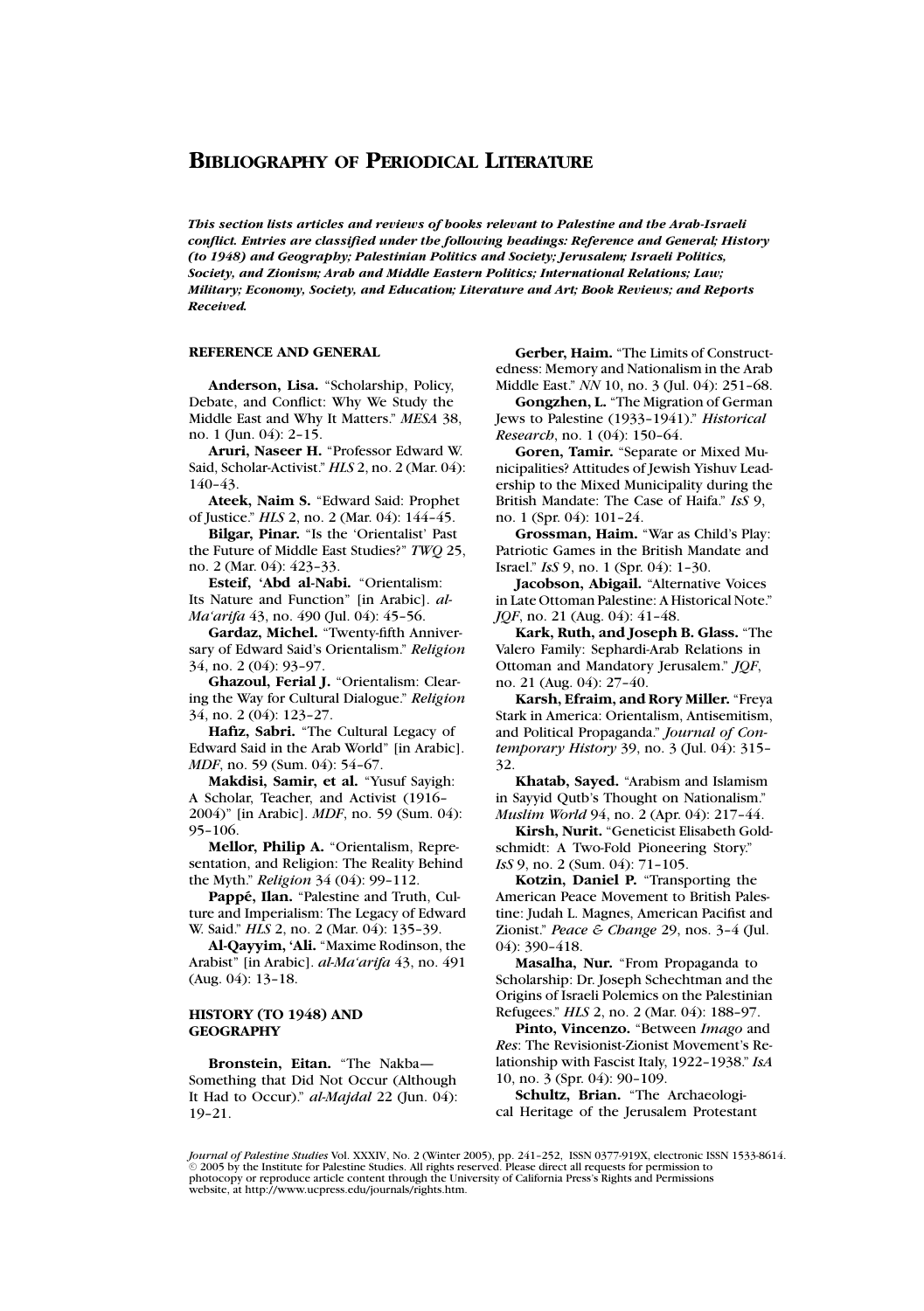Cemetery on Mount Zion." *Palestine Exploration Quarterly* 136, no. 1 (Apr. 04):  $57 - 74.$ 

**Sorek, Tamir.** "The Orange and the 'Cross in the Crescent': Imagining Palestine in 1929." *NN* 10, no. 3 (Jul. 04): 269–91.

**Tamari, Salim.** "Ishaq al-Shami and the Predicament of the Arab Jew in Palestine." *JQF*, no. 21 (Aug. 04): 10-26.

**Vasillopulos, Christopher.** "The Limits of Reconciliation: Rihani's View of State-Zionism." *ASQ* 26, no. 1 (Win. 04): 1–14.

# **PALESTINIAN POLITICS AND SOCIETY**

**Abbasi, Mustafa.** "Subhi al-Khadra: The Biography of a Leader from Safad" [in Arabic]. *MDF*, no. 59 (Sum. 04): 41–53.

**Abrahms, Max.** "Are Terrorists Really Rational? The Palestinian Example." *Orbis* 48, no. 3 (Sum. 04): 533–49.

**Aqtash, Nashat A., Anna Seif, and Ahmed Seif.** "Media Coverage of Palestinian Children and the Intifada." *Gazette* 66, no. 5 (Oct. 04): 383–409.

**Ashcroft, Bill.** "Representation and Its Discontents: Orientalism, Islam, and the Palestinian Crisis." *Religion* 34, no. 2 (04): 113–21.

**Awkal, Talal.** "Events in Gaza: Interim or Structural Crisis?" [in Arabic]. *MDF*, no. 59 (Sum. 04): 26–32.

**Badawi, Ahmed.** "Policy Failure, Power Relations, and the Dynamics of Elite Change in Palestine." *Orient* 44, no. 4 (04): 555–78.

**Barakat, Sultan, Ghassan Elkahlout, and Tim Jacoby.** "The Reconstruction of Housing in Palestine 1993–2000: A Case Study from the Gaza Strip." *Housing Studies* 19, no. 2 (Mar. 04): 175–92.

**Bloom, Mia M.** "Palestinian Suicide Bombing: Public Support, Market Share, and Outbidding." *PSQ* 119, no. 1 (Jan. 04): 61–88.

**Buttu, Diana, interview.** "Interview with Diana Buttu, PLO Negotiations Support Unit." *al-Majdal* 22 (Jun. 04): 22–26.

"The Cement Scandal and Government and Administration in the West Bank and Gaza" [in Arabic]. *MDF*, no. 59 (Sum. 04): 109–36.

**Dhahir, Jamal.** "In Between: Autumn" [in Arabic]. *Ru'ya Ukhra* 11, no. 34 (Spr. 04): 110–25.

**Falah, Ghazi-Walid.** "War, Peace, and Land Seizure in Palestine's Border Area." *TWQ* 25, no. 5 (Jul. 04): 955–75.

**Fjeldstad, Odd-Helge, and Adel al-Zagha.** "Taxation during State Formation: Lessons from Palestine, 1994–2000." *Forum for Development Studies* 31, no. 1 (04): 89–114.

**Fox, Mary-Jane.** "A Continuing Debate: Burdman's Indoctrinated Palestinian Children: The Need to Convince." *TPV* 16, no. 2 (Apr.–Jun. 04): 359–64.

**Ghanem, As'ad, and Aziz Khayed.** "In the Shadow of the al-Aqsa Intifada: The Palestinians and Political Reform." *Civil Wars* 6, no. 3 (03): 31–50.

**Gregory, Derek.** "Palestine Under Siege." *Antipode* 36, no. 4 (Sep. 04): 601– 606.

**Habiballah, Nahed.** "Interviews with Mothers of Martyrs of the al-Aqsa Intifada." *ASQ* 26, no. 1 (Win. 04): 15–30.

**Helweg-Larsen, Karin, et al.** "Systematic Medical Data Collection of Intentional Injuries during Armed Conflicts: A Pilot Study Conducted in West Bank, Palestine." *Scandinavian Journal of Public Health* 32, no. 1 (Feb. 04): 17–23.

**Hoffman, Bruce, and Gordon H. McCormick.** "Terrorism, Signaling, and Suicide Attack." *Studies in Conflict and Terrorism* 27, no. 4 (Jul.–Aug. 04): 243–81.

**Hroub, Khaled.** "Triggering a Discourse of Resistance." *IPTA* 5, no. 3 (Fall 04): 62–66.

**Ibrahim, K. M. S.** "The Question of Terrorism: Hamas and Islamic Jihad in the Middle East Peace Process." *India Quarterly* 59, nos. 3–4 (Jul.–Dec. 03): 239–55.

**Israeli, Raphael.** "Palestinian Women: The Quest for a Voice in the Public Square Through 'Islamikaze' Martyrdom." *TPV* 16, no. 1 (Spr. 04): 66–96.

**Jamal, Amal.** "Feminist Media Discourse in Palestine and the Predicament of Politics." *Feminist Media Studies* 4, no. 2 (Jul. 04): 129–46.

**Jamoul, Lina.** "Palestine—In Search of Dignity." *Antipode* 36, no. 4 (Sep. 04): 581– 95.

**Jaradat, Ahmad.** "Al-Walaja Village: Deportation, Annexation, House Demolition, and the Apartheid Wall." *NFW* 20, no. 5 (Aug.  $04$ : 4–6.

**Karsh, Efraim.** "Arafat's Grand Strategy: Mr. Palestine has Kept his Eye on the Prize: All Palestine." *MEQ* 11, no. 2 (Spr. 04): 3–12.

**Kuttab, Eileen, and Nida' Abu 'Awwad.** "The Palestinian Women's Movement" [in Arabic]. *Ru'ya Ukhra* 11, no. 34 (Spr. 04): 27–37.

**Laor, Yitzhak.** "In Hebron." *LRB* 26, no. 14 (22 Jul 04): n/p.

**Mansour, Arabiya.** "The Internal Occupation." *NFW* 20, no. 4 (May 04): 23–25.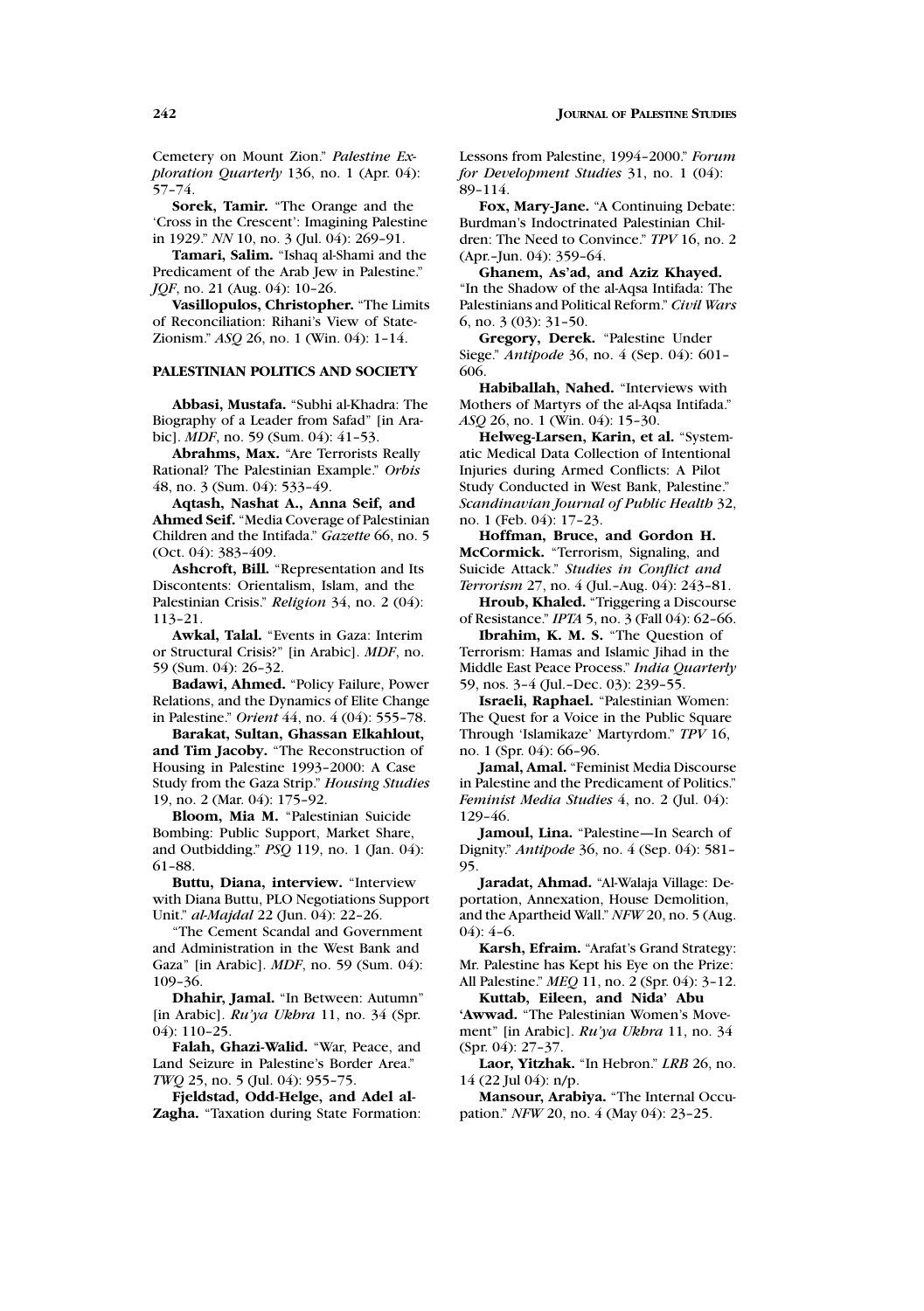**Al-Mughrabi, 'Abd al-Rahman.** "To Improve the Social Situation in the Refugee Camps of the West Bank" [in Arabic]. *Ru'ya Ukhra* 11, no. 35 (Sum. 04): 29-33.

**Nazzal, Rima K.** "Elections of the General Union of Palestinian Women" [in Arabic]. *Ru'ya Ukhra* 11, no. 35 (Sum. 04): 34–42.

**Qato, Dima.** "The Politics of Deteriorating Health: The Case of Palestine." *International Journal of Health Services* 34, no. 2 (04): 341–64.

**Roy, Sara.** "Religious Nationalism and the Palestinian-Israeli Conflict: Examining Hamas and the Possibility of Reform." *Chicago Journal of International Law* 5, no. 1 (Spr. 04): 251–70.

**Rubin, Barry.** "After Arafat: He'll Leave a One-man Legacy, and No Clear Successor." *MEQ* 11, no. 2 (Spr. 04): 13–22.

**Sharif, Maher.** "Problems of Researching the Modern History of Palestine" [in Arabic]. *MDF*, no. 59 (Sum. 04): 33–40.

**Shemesh, Moshe.** "The Palestinian Society in the Wake of the 1948 War: From Social Fragmentation to Consolidation." *IsS* 9, no. 1 (Spr. 04): 86–100.

**Soibelman, Mali.** "Palestinian Suicide Bombers." *Journal of Offender Profiling and Investigative Psychology* 1, no. 3 (04): 175–90.

**Sondergaard, Elna.** "Protection of Palestinian Refugees in States Signatories to the 1951 Refugee Convention and the 1954 Stateless Convention." *al-Majdal* 22 (Jun. 04): 27–32.

**Tamari, Salim.** "Small Towns and Their Oppressive Culture" [in Arabic]. *al-Karmil*, no. 80 (Sum. 04): 178–201.

### **JERUSALEM**

**Burgess, Peter.** "The Sacred Site in Civil Space: Meaning and Status of the Temple Mount/al-Haram al-Sharif." *Social Identities* 10, no. 3 (May 04): 311–23.

**Ghaleb, Samer, and Saleh Bagaeen.** "Political Conflict, Town Planning, and Housing Supply in Jerusalem." *City: Analysis of Urban Trends, Culture, Theory, Policy, Ac*tion 8, no. 2 (Jul. 04): 197-219.

**Israeli, Raphael.** "Armistice in Jerusalem: Once Again?" *IsA* 10, no. 3 (Spr. 04): 74–89.

**Natsheh, Yusuf S.** "The Digital Temple Mount" [in Arabic]. *MDF*, no. 59 (Sum. 04): 89–94.

**Seitz, Charmaine.** "Paradise and Gehenna Keep Close Company in the Sanctuary of God." *JQF*, no. 21 (Aug. 04): 59–65.

**Von Waldow, H. Eberhard.** "Statehood and Jerusalem in Ancient Israel: Myths and Realities." *HLS* 2, no. 2 (Mar. 04): 222– 53.

# **ISRAELI POLITICS, SOCIETY, AND ZIONISM**

**Almog, Doron.** "Tunnel-Vision in Gaza." *MEQ* 11, no. 3 (Sum. 04): 3–12.

**Amon, Moshe.** "Can Israel Survive the West Bank Settlements?" *TPV* 16, no. 1 (Spr. 04): 48–65.

**Bloch, Alex.** "The Fouga Airplane Project." *IsS* 9, no. 2 (Sum. 04): 1–33.

**Charbit, Myriam.** "Shas between Identity Construction and Clientelist Dynamics: The Creation of an 'Identity Clientelism.'" *NEP* 9, no. 3 (Sep. 03): 102-28.

**Cohen-Hattab, Kobi.** "Zionism, Tourism, and the Battle for Palestine: Tourism as a Political-Propaganda Tool." *IsS* 9, no. 1 (Spr. 04): 61–85.

**Darr, Asaf, and Leora Rothschild-Shakked.** "Social Capital and the Absorption of Immigrant Scientists and Engineers into Israeli Communities of Experts." *IsS* 9, no. 2  $(Sum. 04)$ : 106–20.

**Esmeir, Samera.** "In the Name of Security." *Adalah's Review* 4 (Spr. 04): 3–10.

**Garb, Yaakov.** "Constructing the Trans-Israel Highway's Inevitability." *IsS* 9, no. 2 (Sum. 04): 180–217.

**Gavrilis, George.** "Sharon's Endgame for the West Bank Barrier." *Washington Quarterly* 27, no. 4 (Sep. 04): 7–20.

**Hadass, J.** "Israel's Future in the Twenty-First Century." *India Quarterly* 58, no. 2 (Apr.–Jun. 02): 33–48.

**Haman, Anwar.** "Two Models of Apartheid" [in Arabic]. *Ru'ya Ukhra* 11, no. 34 (Spr. 04): 60–66.

**Hever, Shir.** "Inflation, Part II—Inflation in Israel: Price Changes That Hide the Reallocation of Wealth." *NFW* 20, no. 5 (Aug. 04): 12–16.

**Jacobson, David.** "The Ma'ale School: Catalyst for the Entrance of Religious Zionists into the World of Media Production." *IsS* 9, no. 1 (Spr. 04): 31–60.

**Khodr, Hasan.** "A Critique of Zionism" [in Arabic]. *al-Karmil*, no. 80 (Sum. 04): 158–77.

**Korn, Alina.** "Israeli Press and the War Against Terrorism: The Construction of the 'Liquidation Policy.'" *Crime, Law and Social Change* 41, no. 3 (Apr. 04): 209–34.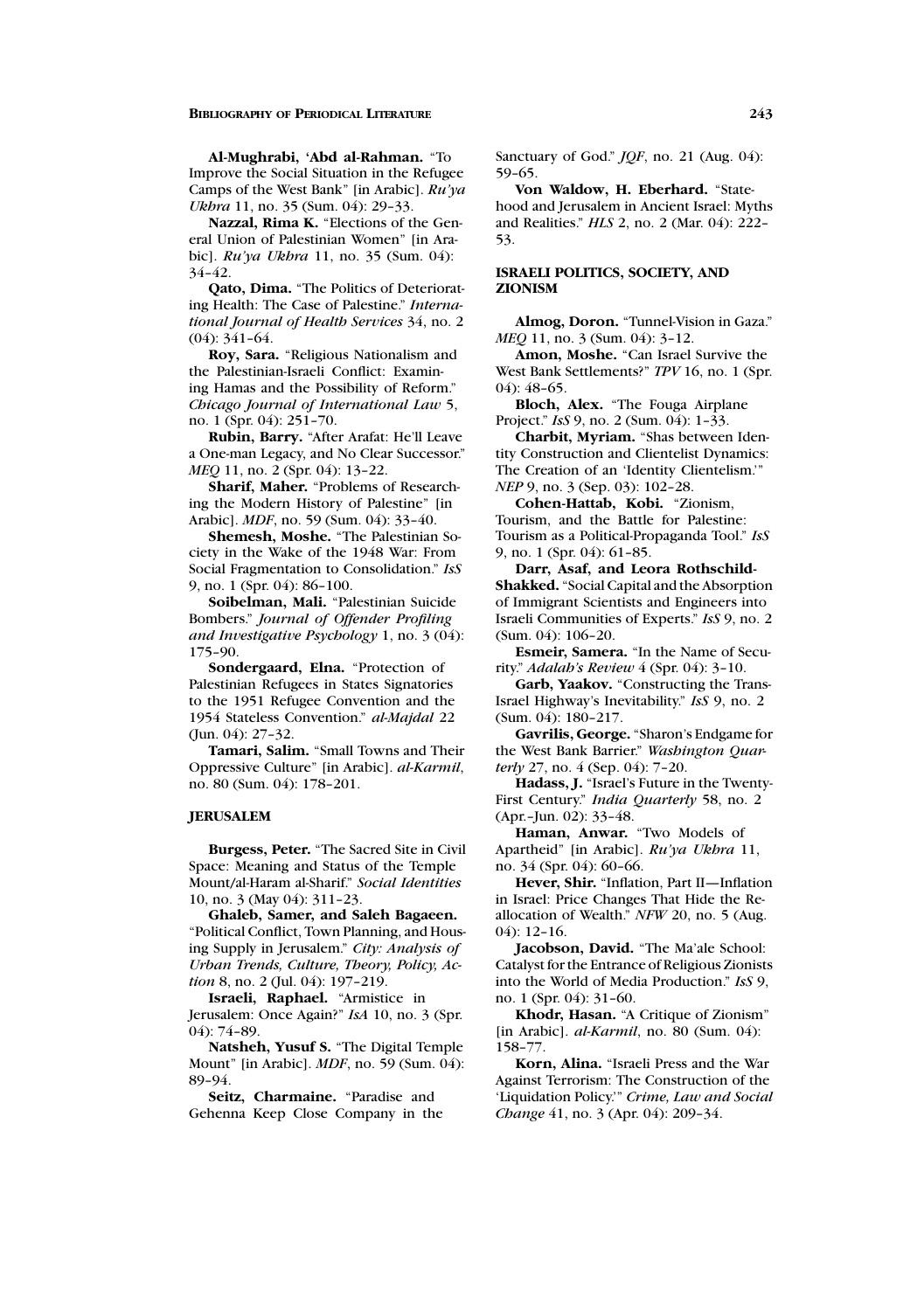**Madhiyya, Sa'id.** "Studies in Hebrew Culture" [in Arabic]. *Ru'ya Ukhra* 11, no. 35 (Sum. 04): 92–102.

**Murtada, Ihsan.** "Israel's National Security" [in Arabic]. *SA*, no. 115 (Sum. 04): 35–55.

**Navon, Emmanuel.** "From Kippur to Oslo: Israel's Foreign Policy, 1973–1993." *IsA* 10, no. 3 (Spr. 04): 1–40.

**Primor, Avi.** "The Israeli Image of European Antisemitism." *IPTA* 5, no. 3 (Fall 04): 75–80.

**Rubin, Uzi.** "View from Israel: Oslo Revisited." *IsA* 10, no. 3 (Spr. 04): 178–81.

**El-Saadawi, Nawal.** "War against Women and Women against War: Waging War on the Mind." *NFW* 20, no. 4 (May 04): 18–22.

**Sa'di, Ahmad H.** "The Koenig Report and Israeli Policy Towards the Palestinian Minority, 1965–1976: Old Wine in New Bottles." *ASQ* 25, no. 3 (Sum. 03): 51–62.

**.** "Trends in Israeli Social Science Research on the National Identity of the Palestinian Citizens of Israel." *Asian Journal of Social Science* 32, no. 1 (Mar. 04): 161– 76.

**Schonker-Schreck, Daniella.** "Political Marketing and the Media: Women in the 1996 Israeli Elections—A Case Study." *IsA* 10, no. 3 (Spr. 04): 159–77.

**Shelef, Nadav.** "From 'Both Banks of the Jordan' to the 'Whole Land of Israel': Ideological Change in Revisionist Zionism." *IsS* 9, no. 1 (Spr. 04): 125-48.

**Sneh, Ephraim.** "Defending Israel's Borders" [in Arabic]. *SA*, no. 115 (Sum. 04): 56–81.

**Warschawski, Michel.** "The Degeneration of Israeli Society" [in Arabic]. *Ru'ya Ukhra* 11, no. 34 (Spr. 04): 53-59.

### **ARAB AND MIDDLE EASTERN POLITICS**

**'Abboud, Hanna.** "The Intelligentsia and the Future" [in Arabic]. *al-Ma'arifa* 43, no. 488 (May 04): 93–113.

**Alpher, Yossi.** "The Middle East After the Iraq War." *IPTA* 5, no. 3 (Fall 04): 57–61.

**Aruri, Naseer H.** "The Israel-Palestine Peace Process: Proposals Towards Justice." *HLS* 2, no. 2 (Mar. 04): 146-62.

**Barak, Eitan.** "On the Power of Tacit Understandings—Israel, Egypt and Freedom of Passage through the Suez Canal, 1957– 1960." *MEJ* 58, no. 3 (Sum. 04): 444–68.

**Barari, Hassan A.** "The al-Aqsa Intifada as Viewed in Egypt." *Civil Wars* 6, no. 3 (03): 86–106.

**Boutros-Ghali, Boutros.** "The Principles of Peaceful Coexistence: Fifty Years On" [in Arabic]. *SD* 40, no. 158 (Oct. 04): 38–41.

**Davutoglu, Ahmed.** "Turkey and the Middle East's Dynamic Powers" [in Arabic]. *SA*, no. 116 (Fall 04): 31–63.

**Delli, Khourshid.** "The Relations Between Israel and the Iraqi Kurds" [in Arabic]. *SA*, no. 115 (Sum. 04): 155–61.

**Diab, Ahmad.** "Turkey and Israel: A Competitive Relationship" [in Arabic]. *SD* 40, no. 158 (Oct. 04): 166–69.

**Dwairy, Marwan.** "Parenting Styles and Mental Health of Palestinian-Arab Adolescents in Israel." *Transcultural Psychiatry* 41, no. 2 (Jun. 04): 233–52.

**Ellis, Marc H.** "The Mural-Covered Wall: On Separation and the Future of Jews and Palestinians in Israel/Palestine and the Diaspora." *Chicago Journal of International Law* 5, no. 1 (Spr. 04): 271-86.

**Feldman, Allen.** "Wars of Public Safety and the Policing of History." *Adalah's Review* 4 (Spr. 04): 67–81.

**Gaan, Narottam.** "Water and Conflict in West Bank and Golan Heights: Are Environmental Issues and National Security Linked?" *India Quarterly* 58, nos. 3–4 (Jul.–Dec. 04): 129–44.

**Gvosdev, Nikolas K.** "Watering Down Mideast Democratization." *IPTA* 5, no. 3 (Fall 04): 71–73.

**Al-Hamarneh, Ala.** "The Palestinian Refugee Camps in Jordan: Between National Identity and Socio-Economic Integration." *HLS* 2, no. 2 (Mar. 04): 198-221.

**Hammad, Kamal.** "From the Baghdad Pact to the Great Middle East" [in Arabic]. *SA*, no. 115 (Sum. 04): 139–59.

**Hasan, Tariq.** "Unilateral Disengagement in Gaza: What Future for Peace?" [in Arabic]. *SD* 40, no. 158 (Oct. 04): 132– 35.

**Humphrey, Michael.** "Lebanese Identities between Cities, Nations, and Trans-Nations." *ASQ* 26, no. 1 (Win. 04): 31–50.

**Khoury, Elias.** "The Arabs Reached the Bottom" [in Arabic]. *Ru'ya Ukhra* 11, no. 34 (Spr. 04): 107–9.

**Laskier, Michael A.** "Israeli-Moroccan Relations and the Arab-Israeli Conflict, 1977– 2002." *IsA* 10, no. 3 (Spr. 04): 41–73.

**Marteu, Elisabeth.** "L'engagement politique des citoyennes arabes d'Israël: nature et sens d'une mobilisation minoritaire." *MM*, no. 179 (Spr. 04): 47–62.

**Musavi, Sayyed H.** "The Triangle of Power: Turkey, Iran, and the Arabs" [in Arabic]. *SA*, no. 116 (Fall 04): 5–7.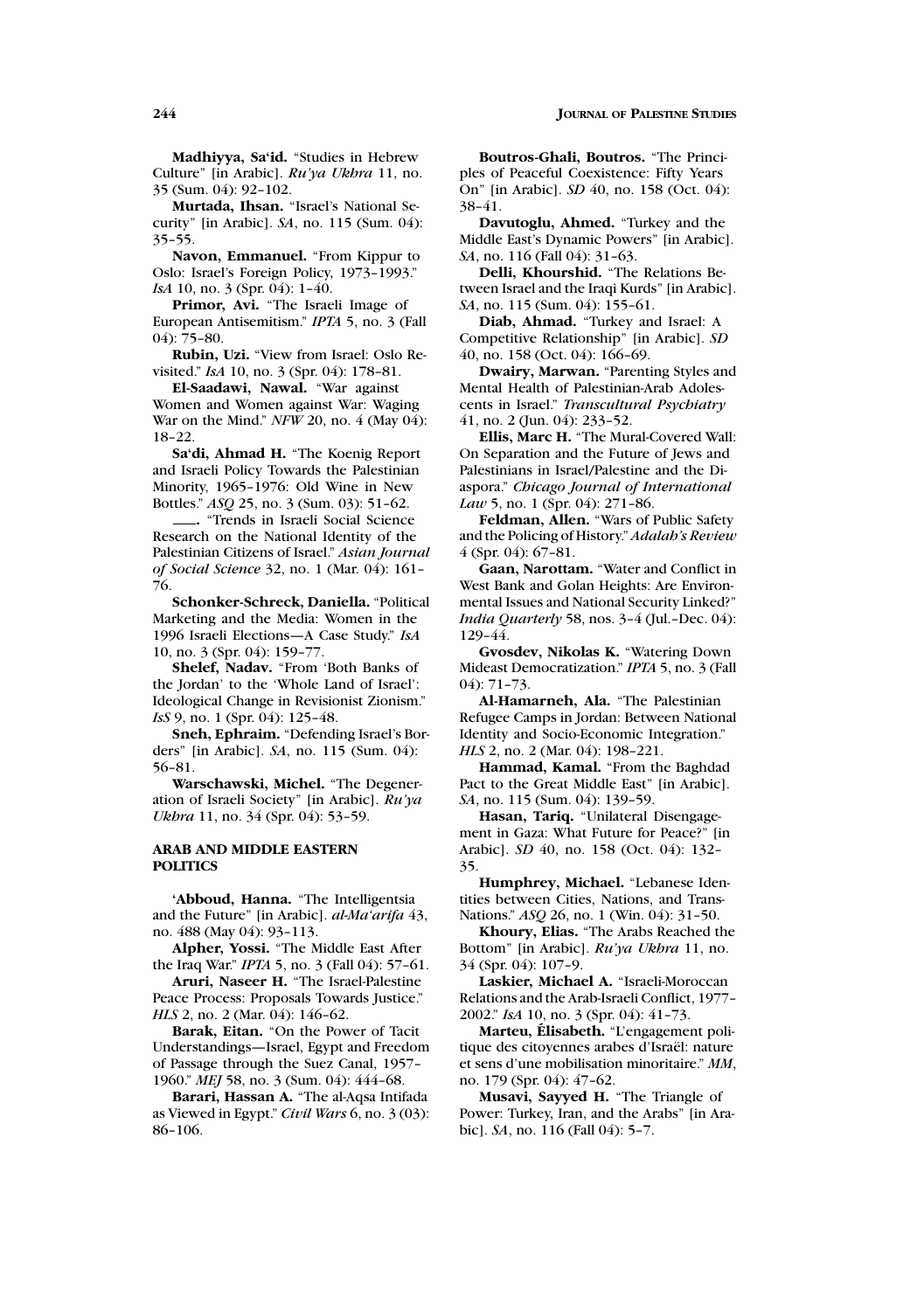**Nevo, Joseph.** "Jordan, the Palestinians, and the al-Aqsa Intifada." *Civil Wars* 6, no. 3 (03): 70–85.

**Oglu, Yashar H.** "Turkey and the Great Middle East" [in Arabic]. *SA*, no. 116 (Fall 04): 130–37.

Pappé, Ilan. "The Nakba and the Peacemaking Process." *al-Majdal* 22 (Jun. 04): 16–18.

**Pedahzur, Ami, and Arie Perliger.** "The Causes of Vigilante Political Violence: The Case of Jewish Settlers." *Civil Wars* 6, no. 3 (03): 9–30.

**Qatamish, Ahmad.** "A Reading in the Geneva Accords" [in Arabic]. *Ru'ya Ukhra* 11, no. 34 (Spr. 04): 38–44.

**Rifkind, Gabrielle.** "Language of War, Language of Peace and Its Application to the Palestinian/Israeli Conflict." *Psychotherapy and Politics International* 2, no. 2 (04): 115–22.

**Rouhana, Nadim N.** "Group Identity and Power Asymmetry in Reconciliation Processes: The Israeli-Palestinian Case." *Peace and Conflict* 10, no. 1 (04): 33–52.

**Samaha, Joseph, et al.** "The Current Palestinian Crisis in Light of the Evolution of the Zionist Project (Symposium)" [in Arabic]. *MDF*, no. 59 (Sum. 04): 5–25.

**Selengut, Charles.** "Sacred Visions, Cognitive Dissonance, and the Middle East Conflict." *Dialogue and Alliance* 17, no. 2 (Fall 03–Win. 04): 9–26.

**Steinbach, Udo.** "Democratizing the Mideast." *IPTA* 5, no. 3 (Fall 04): 67–70.

**Stephan, Maria J.** "The Case for Peacekeeping in the Occupied Palestinian Territories." *International Peacekeeping* 11, no. 2 (Sum. 04): 248–70.

**'Uthman, Ziyad.** "The Project of the Greater Middle East: Democratic Change or Hegemony?" [in Arabic]. *Ru'ya Ukhra* 11, no. 35 (Sum. 04): 8–14.

**Warn, Mats.** "'Stressing the Probable, Postponing the Improbable': Hizballah in the Shadow of the al-Aqsa Intifada." *Civil Wars* 6, no. 3 (03): 107-28.

**Warschawski, Michel.** "Towards a Genuine Debate on the Geneva Initiative." *NFW* 20, no. 4 (May 04): 27–29.

**Yiftachel, Oren.** "Contradictions and Dialectics: Reshaping Political Space in Israel/Palestine. An Indirect Response to Lina Jamoul." *Antipode* 36, no. 4 (Sep. 04): 607–13.

# **INTERNATIONAL RELATIONS**

**'Abd al-'Azim, Ahmad Farouk.** "Politics of Power: The United States and the New World Order" [in Arabic]. *SD* 40, no. 158 (Oct. 04): 30–37.

**Al-Aiyeb, Khairedin.** "The Security Dimension of the U.S. Mediterranean Policy" [in Arabic]. *SA*, no. 115 (Sum. 04): 93–117.

**Alagha, Joseph.** "Hizbullah, Terrorism, and September 11." *Orient* 44, no. 3 (03): 385–412.

**Hadass, J.** "Evolution of the Relations between India and Israel." *India Quarterly* 58, no. 2 (Apr.–Jun. 02): 15–32.

**Hatem, Mervat F.** "Discourses on the 'War on Terrorism' in the U.S. and Its Views of Arab, Muslim, and Gendered 'Other.'" *ASJ* 11–12, no. 2–1 (Fall 03–Spr. 04): 77–97.

**Mandel, Daniel.** "Try, Try, Try Again: Bush's Peace Plans. Bush Gets It Right— After Exhausting All Alternatives." *MEQ* 11, no. 3 (Sum. 04): 27–36.

**Mursi, Arwa M.** "The Arab-Mediterranean Free Trade Agreement" [in Arabic]. *SD* 40, no. 158 (Oct. 04): 224–28.

**Nasrallah, Hassan, interview.** "The Middle East in Regional and International Politics" [in Arabic]. *SA*, no. 115 (Sum. 04): 121–35.

**Saket, Muhammad A.** "Arab-Chinese Cooperation in the Twenty-First Century" [in Arabic]. *SD* 40, no. 158 (Oct. 04): 144– 49.

**Schrodt, Philip A., and Deborah J. Gerner.** "An Event Data Analysis of Third-Party Mediation in the Middle East and Balkans." *Journal of Conflict Resolution* 48, no. 3 (Jun. 04): 310–30.

**Steinberg, Gerald M.** "NGOs Make War on Israel: The Only Humans Who Have Rights are Palestinians." *MEQ* 11, no. 3 (Sum. 04): 13–26.

**Wagner, Donald E.** "The Alliance between Fundamentalist Christians and the Pro-Israel Lobby: Christian Zionism in US Middle East Policy." *HLS* 2, no. 2 (Mar. 04): 163–87.

#### **LAW**

**Adalah.** "Elections Disqualifications Cases: Excerpts from Legal Arguments Submitted by Adalah to the Central Elections Committee and the Supreme Court." *Adalah's Review* 4 (Spr. 04): 91–100.

**Akram, Susan, Elizabeth Badger, and Rasmus Goksor.** "Possible Outcomes of the ICJ Opinion and Some Conclusions." a*l-Majdal* 22 (Jun. 04): 33–36.

**Akram, Susan M., and Terry Rempel.** "Temporary Protection as an Instrument for Implementing the Right of Return for Palestinian Refugees." *Boston University*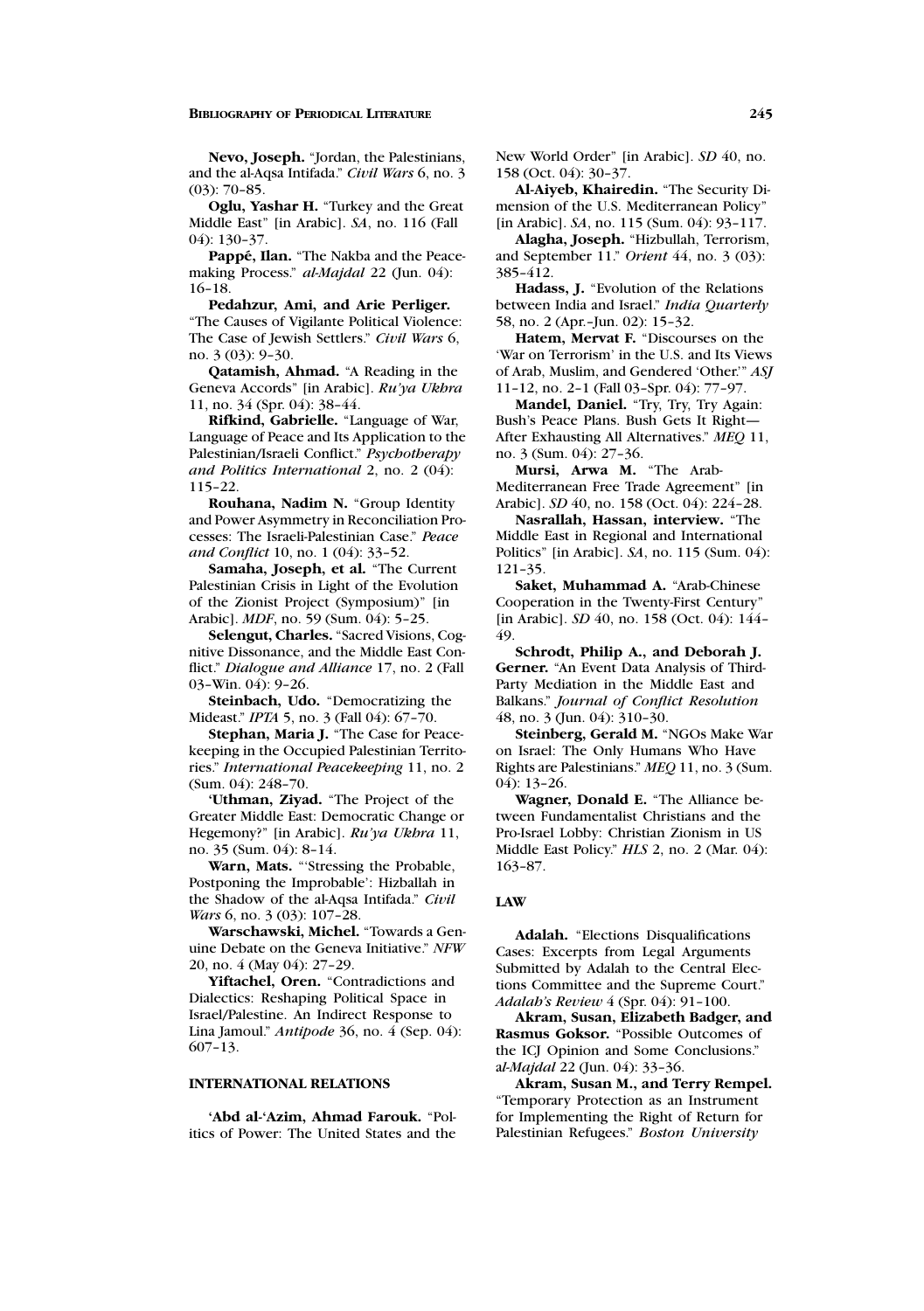*International Law Journal* 22, no. 1 (Spr. 04): 1–162.

**Al-Ash'al, 'Abdullah.** "Separation Wall: Legal and Political Consequences of the International Court's Opinion" [in Arabic]. *SD* 40, no. 158 (Oct. 04): 128–31.

**Ball, David J.** "Toss the Travaux? Application of the Fourth Geneva Convention to the Middle East Conflict—A Modern (Re)Assessment." *New York University Law Review* 79, no. 3 (Jul. 04): 990– 1029.

**Cohen, Hillel.** "The Archive Law, the GSS Law, and Public Discourse in Israel." *Adalah's Review* 4 (Spr. 04): 45–56.

**Currea-Lugo, Victor.** "Human Rights in Palestine, NGOs, and the International Community." *NFW* 20, no. 5 (Aug. 04): 7–9.

**Enoch, David.** "Whose Right Is It? Reflections on Harel's Reflections on Palestinians' Interest in Return." *TIL* 5, no. 2 (Jul. 04): 367–77.

**Gans, Chaim.** "The Palestinian Right of Return and the Justice of Zionism." *TIL* 5, no. 2 (Jul. 04): 269–304.

**Ghanem, Farid.** "Al-Mutafaqim: The Pessoptimist, State Security, and the Exception-Rule in Legal Practice." *Adalah's Review* 4 (Spr. 04): 11–22.

**Harel, Alon.** "Whose Home Is It? Reflections on the Palestinians' Interest in Return." *TIL* 5, no. 2 (Jul. 04): 333-66.

**Jabreen, Hassan, and Orna Kohn.** "Ban on Family Unification: Excerpts from Supreme Court Petition: H.C. 7052/03, Adalah, et. al. v. The Minister of Interior and the Attorney General." *Adalah's Review* 4 (Spr. 04): 101–11.

**Korn, Alina.** "Political Control and Crime: The Use of Defense (Emergency) Regulations during the Military Government." *Adalah's Review* 4 (Spr. 04): 23–32.

**Meyer, Lukas H.** "Historical Injustice and the Right of Return." *TIL* 5, no. 2 (Jul. 04): 305–16.

**Peled, Yoav, and Nadim N. Rouhana.** "Transitional Justice and the Right of Return of the Palestinian Refugees." *TIL* 5, no. 2 (Jul. 04): 317–32.

**Rosenberg, Rina.** "Special Inquiry: Security Practices and Legal Challenges." *Adalah's Review* 4 (Spr. 04): 81–90.

**Saideman, Lewis.** "Do Palestinian Refugees Have a Right of Return to Israel? An Examination of the Scope of and Limitations on the Right of Return." *Virginia Journal of International Law* 44, no. 3 (Sum. 04): 829–78.

**Waldron, Jeremy.** "Settlement, Return, and the Supersession Thesis." *TIL* 5, no. 2 (Jul. 04): 327–68.

#### **MILITARY**

**Aggestam, Karin.** "TIPH: Preventing Conflict Escalation in Hebron?" *Civil Wars* 6, no. 3 (03): 51–69.

**Bennet, James.** "Sharon's Wars." *New York Times Magazine* (15 Aug. 04): 30–37; 52; 67–68.

**Hawari, Areen.** "Men Under the Military Regime." *Adalah's Review* 4 (Spr. 04): 33– 44.

**Kanaaneh, Rhoda.** "In the Name of Insecurity: Arab Soldiers in the Israeli Military." *Adalah's Review* 4 (Spr. 04): 57–66.

**Qashu, Sayyid.** "Arab Druze Refuzniks in the Israeli Army" [in Arabic]. *Ru'ya Ukhra* 11, no. 35 (Sum. 04): 59–67.

### **ECONOMY, SOCIETY, AND EDUCATION**

**Abu-Saad, Ismael.** "The Role of Education in Minority Identity Formation in an Ethnic State: The Case of Palestinian Arab Youth in Southern Israel." *ASJ* 11–12, no. 2–1 (Fall 03–Spr. 04): 57–75.

**Alfassi, Miriam.** "From Policy to Practice: Applying Educational Change in Israeli Schools for Students at High Academic Risk." *European Journal of Special Needs Education* 19, no. 2 (Jun. 04): 255-66.

**Anderson, Jon W.** "Des communautes virtuelles? Vers une théorie 'techno-pratique' d'Internet dans le monde arabe." *MM*, no. 178 (Win. 03): 45–58.

**'Arjan, Muhammad K.** "Foreign Loans and Their Role in the Palestinian Development Process" [in Arabic]. *Ru'ya Ukhra* 11, no. 35 (Sum. 04): 68–82.

**Chetrit, Sami S.** "Ashkenazi Zionism: Educational Separation as an Example" [in Arabic]. *Ru'ya Ukhra* 11, no. 35 (Sum. 04): 45–58.

**.** "The Zionist-Ashkenazi Problem: Separatism in Education as an Allegory." *NFW* 20, no. 5 (Aug. 04): 21–26.

**Diab, Meghawri S.** "Managing and Developing Water Resources in the Arab World" [in Arabic]. *SD* 40, no. 158 (Oct. 04): 80–85.

**Elbaz-Luwisch, Freema.** "How Is Education Possible When There's a Body in the Middle of the Room?" *Curriculum Inquiry* 34, no. 1 (Mar. 04): 9–27.

**Gonzalez-Quijano, Yves.** "A

la recherche d'un Internet arabe: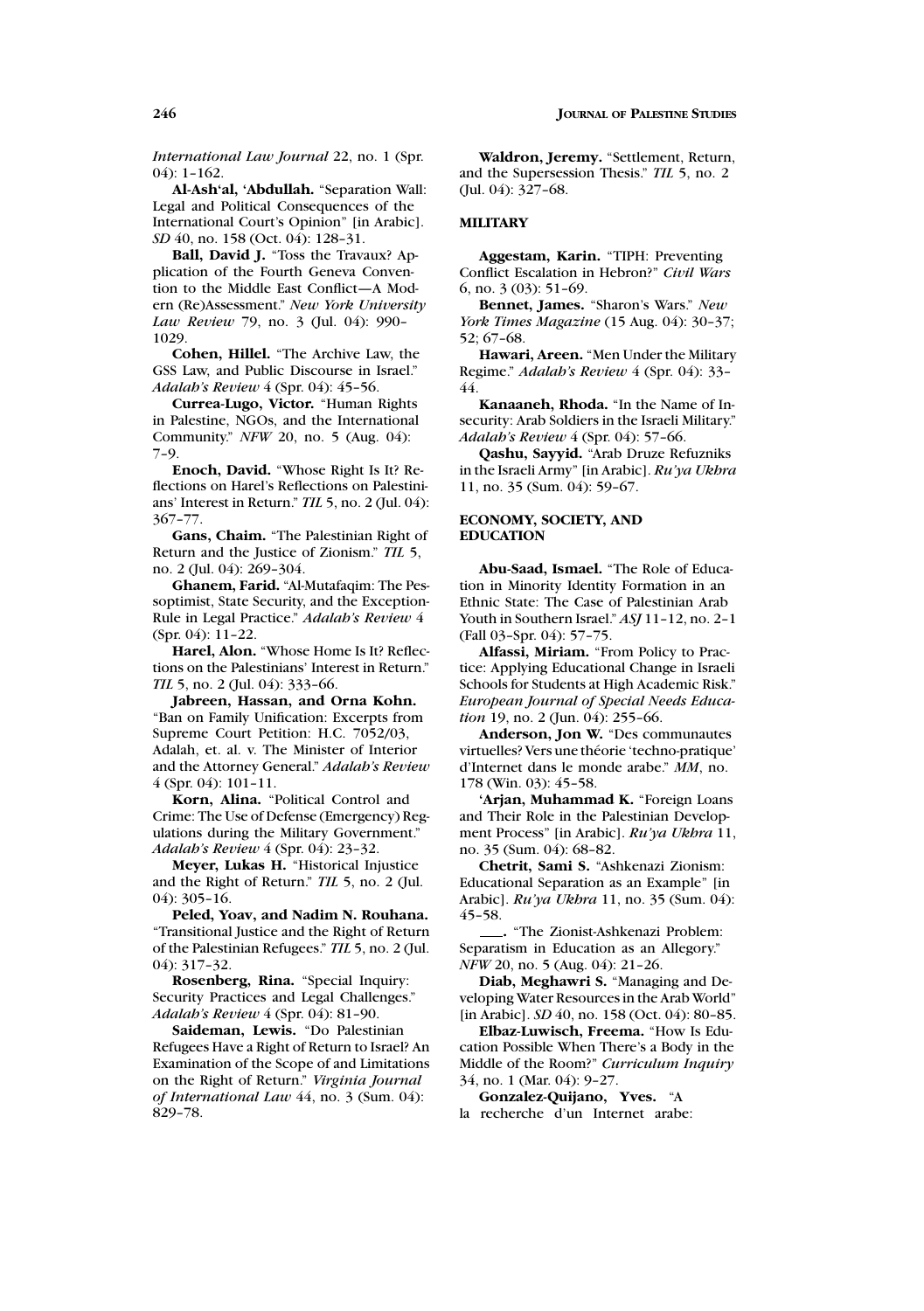démocratisation numerique ou démocratisation du numerique?" MM, no. 178 (Win. 03): 11–28.

**Khawaja, Fayiz.** "The Ideological Contents of the Arabic Curriculum" [in Arabic]. *Ru'ya Ukhra* 11, no. 34 (Spr. 04): 90–99.

**Khuri, M. Lydia.** "Facilitating Arab-Jewish Intergroup Dialogue in the College Setting." *Race, Ethnicity and Education* 7, no. 3 (Sep. 04): 229–50.

**Matar, Jamil, et al.** "Arab Satellite Channels and the Problems of the Arab World (Roundtable)" [in Arabic]. *MA* 27, no. 306 (Aug. 04): 124–78.

**Nasser, Riad.** "Exclusion and the Making of Jordanian National Identity: An Analysis of School Textbooks." *NEP* 10, no. 2 (Jun. 04): 221–49.

**Okasha, A.** "Mental Health Services in the Arab World." *ASQ* 25, no. 4 (Fall 03): 39–52.

**Qabanji, Yaacub.** "The System of Family Values in the Arab World: A Critique" [in Arabic]. *MA* 27, no. 308 (Oct. 04): 103–28.

**Rubinstein, Gidi.** "Locus of Control and Helplessness: Gender Differences among Bereaved Parents." *Death Studies* 28, no. 3 (Apr.–May 04): 211–23.

**Sa'ar, Amalia.** "Many Ways of Becoming a Woman: The Case of Unmarried Israeli-Palestinian 'Girls'." *Ethnology* 43, no. 1 (Win.  $04$ : 1-18.

**Testas, Abdelaziz.** "Determinants of Terrorism in the Muslim World: An Empirical Cross-Sectional Analysis." *TPV* 16, no. 2 (Apr.–Jun. 04): 253–73.

**Tovias, Alfred, and Riad al-Khouri.** "An Empirical Estimation of the Potential Economic Effects of a Bilateral Free Trade Area Agreement between Israel and Jordan in the Context of the Euro-Mediterranean Partnership." *IsA* 10, no. 3 (Spr. 04): 138–58.

**Wilkinson, Ron.** "Another Right Denied: De-Motivation and Discontinuity Mark Education Under Occupation." *al-Majdal* 22 (Jun. 04): 37–40.

# **LITERATURE AND ARTS**

**Abowd, Thomas.** "The Politics and Poetics of Place: The Baramki House." *JQF*, no. 21 (Aug. 04): 49–58.

**Attar, Samar.** "A Discovery of Self and Other: Fadwa Tuqan's Sojourn in England in the Early Sixties." *ASQ* 25, no. 3 (Sum. 03): 1–28.

**Budeiri, Musa.** "Palestine in Lebanon: A Photo Essay." *JQF*, no. 21 (Aug. 04): 6–9.

**Hawari, Zuhayr.** "Burhan Dajani's Writings in Politics, Economics and Literature: A Half Century in Defense of Palestine and the Missing Arab Unity" [in Arabic]. *MDF*, no. 59 (Sum. 04): 139–45.

**Musa, Salih.** "The Other in the Palestinian Novel" [in Arabic]. *al-Ma'arifa* 43, no. 489 (Jun. 04): 243–58.

**Nassar, Issam.** "Out of the Shadows: The Photography and Film of Akram Safadi." *JQF*, no. 21 (Aug. 04): 66-73.

**Shelach, Oz, interview.** "Moving out of Hebrew: On Language and Power." *ASJ* 11–12, no. 2–1 (Fall 03–Spr. 04): 238–48.

**Shumali, Rose.** "Poems" [in Arabic].

*Ru'ya Ukhra* 11, no. 34 (Spr. 04): 126–28. **Suqairiq, Talaat.** "The Poetry of Palestinian Resistance" [in Arabic]. *al-Ma'arifa*

43, no. 489 (Jun. 04): 220–23. **Al-Usta, 'Adil.** "The German Orientation

and Palestinian Literature" [in Arabic]. *Ru'ya Ukhra* 11, no. 35 (Sum. 04): 103-7.

# **BOOK REVIEWS**

# **REFERENCE AND GENERAL**

'Azmeh, 'Aziz. **Constantine Zurayk: An Arab for the Twentieth Century** [in Arabic] in *al-Karmil*, no. 80 (Sum. 04): 230– 33.

Lewis, Bernard. **The Crisis of Islam: Holy War and Unholy Terror** in *IsA* 10, no. 3 (Spr. 04): 192–93 (D. Rodman); *Orient* 44, no. 4 (03): 465–66 (U. Steinbach) [in German].

Long, David E., and Bernard Rich, eds. **The Government and Politics of the Middle East and North Africa, 4th ed.** in *MESA* 38, no. 1 (Jun. 04): 103–104 (S. Tarzi).

#### **HISTORY (TO 1948) AND GEOGRAPHY**

Abu Nowar, Maan. **The Struggle for Independence, 1939–1947: A History of the Hashemite Kingdom of Jordan** in *IJMES* 36, no. 3 (Aug. 04): 481–83 (J. Nevo).

Chaitani, Youssef. **Dissension among Allies: Ernest Bevin's Palestine Policy between Whitehall and the White House, 1945–47** in *BSOAS* 67, no. 2 (Jun. 04): 244 (M. Yapp).

Davidson, Lawrence. **America's Palestine: Popular and Official Perceptions from Balfour to Israeli Statehood** in *IJMES* 36, no. 3 (Aug. 04): 487–88 (A. Donno).

Dever, William G. **Who Were the Early Israelites and Where Did They Come**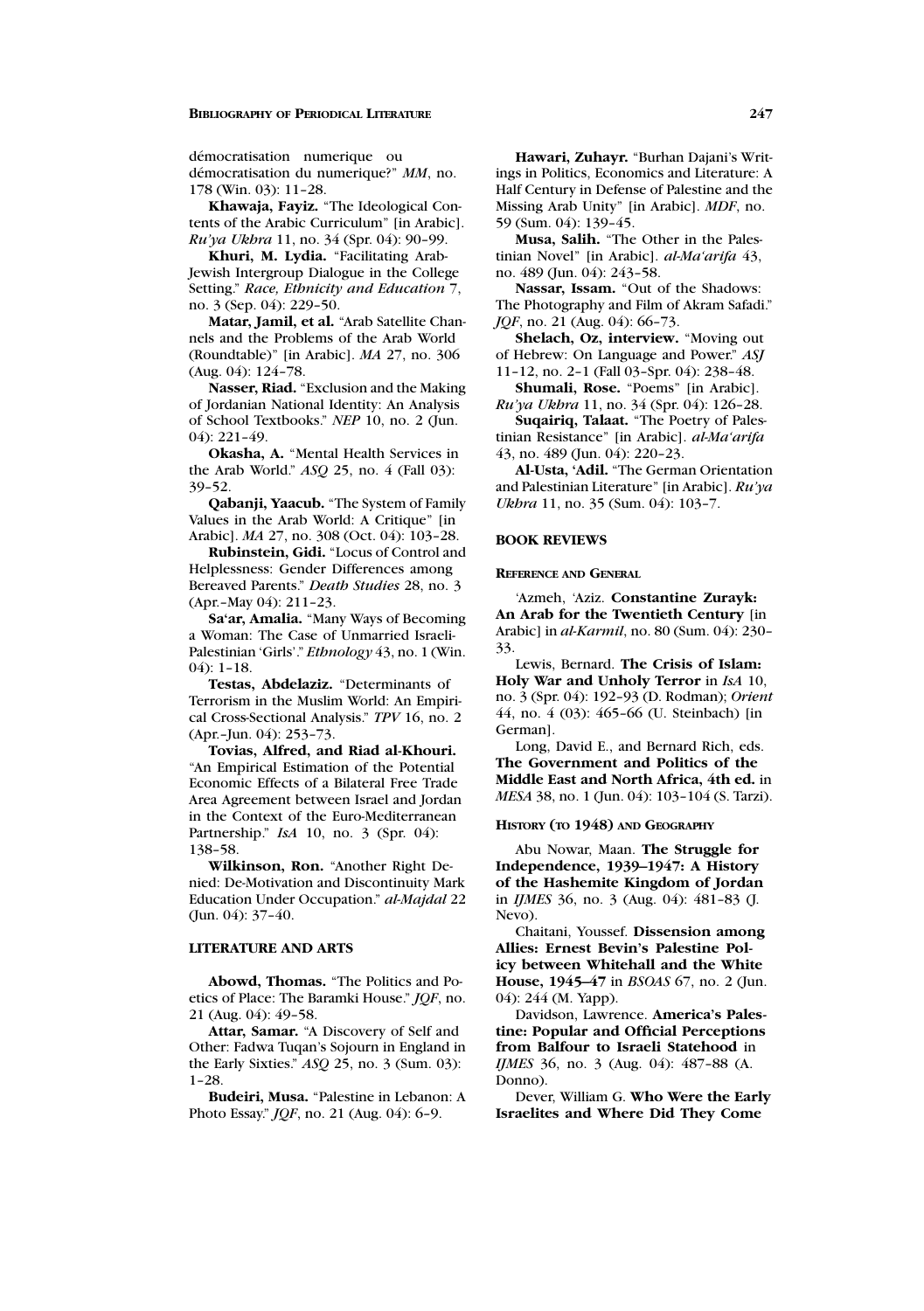**From?** in *IsA* 10, no. 3 (Spr. 04): 187–88 (D. Rodman).

Fleischmann, Ellen. **The Nation and Its "New" Women: The Palestinian Women's Movement, 1920–1948** in *JQF*, no. 21 (Aug. 04): 74–77 (P. Johnson); *MDF*, no. 59 (Sum. 04): 157–59 (I. Gad).

Morris, Benny. **The Road to Jerusalem: Glubb Pasha, Palestine, and the Jews** in *IJMES* 36, no. 3 (Aug. 04): 495-96 (K. Katz).

Rogan, Eugene L., and Avi Shlaim. **The War for Palestine: Rewriting the History of 1948** in *JIS* 15, no. 3 (Sep. 04): 369–71 (M. Dumper).

**PALESTINIAN POLITICS AND SOCIETY**

Al-Ash'al, 'Abdullah. **The Palestine Question: From the Intifada to Independence** [in Arabic] in *SD* 40, no. 158 (Oct. 04): 279–80 (S. Nassif).

Barghouti, Mourid. **I Saw Ramallah** in *MEJ* 58, no. 3 (Sum. 04): 495-500 (S. Salih).

Croitoru, Joseph. **The Martyr as Weapon: The Historical Roots of the Suicide Attack** [in German] in *Orient* 44, no. 4 (03): 458 (L. Watzal).

Drummond, Dorothy. **Holy Land, Whose Land: Modern Dilemma, Ancient Roots?** in *AJISS* 20, nos. 3–4 (Fall–Win. 03): 208–9 (Z. Istrabadi).

Finkelstein, Norman G. **The Rise and Fall of Palestine: A Personal Report on the Intifada** in *Orient* 44, no. 4 (03): 454 (L. Watzal) [in German].

Hamzeh, Muna. **Refugees in Our Own Land: Chronicles from a Palestinian Refugee Camp in Bethlehem** in *MESA* 38, no. 1 (Jun. 04): 115–16 (H. Amouri).

Israeli, Raphael. **Green Crescent over Nazareth: The Displacement of Christians by Muslims in the Holy Land** in *IJMES* 36, no. 3 (Aug. 04): 490–92 (S. Roy).

Morris, Benny. **The Birth of the Palestinian Refugee Problem Revisited** in *LRB* 26, no. 12 (24 Jun. 04): n/a (C. Glass).

Pearlman, Wendy. **Occupied Voices: Stories of Everyday Life from the Second Intifada** in *MEJ* 58, no. 3 (Sum. 04): 495–500 (S. Salih).

Petersen, Andrew. **A Gazetteer of Buildings in Muslim Palestine (Part 1)** in *JIS* 15, no. 3 (Sep. 04): 367–69 (R. Kana'an).

Raheb, Mitri. **Bethlehem Besieged: Stories of Desperation and Hope from the Holy Land** in *MEJ* 58, no. 3 (Sum. 04): 202–3 (D. Mack).

Rubenberg, Cheryl A. **Palestinian Women: Patriarchy and Resistance in** **the West Bank** [in Arabic] in *MDF*, no. 59 (Sum. 04): 155–57 (J. Peteet).

Sabbah, Raid. **Death Is a Gift: The History of a Suicide Attacker** [in German] in *Orient* 44, no. 4 (03): 458 (L. Watzal).

Sacco, Joe. **Palestine** in *ASJ* 11, no. 2– 12, no. 1 (Fall 03–Win. 04): 212–17 (B. Shringarpure).

Shehadeh, Raja. **Strangers in the House: Coming of Age in Occupied Palestine** in *Orient* 44, no. 4 (03): 459 (L. Watzal) [in German].

**. When the Birds Stopped Singing: Life in Ramallah Under Siege** in *MEJ* 58, no. 3 (Sum. 04): 495–500 (S. Salih).

Talhami, Ghada H. **Palestinian Refugees: Pawns to Political Actors** in *ASQ* 26, no. 1 (Spr. 04): 71–74 (J. Nassar).

Wagner, Donald E. **Dying in the Land of Promise: Palestine and Palestinian Christianity from Pentecost to 2000** in *ASQ* 26, no. 1 (Spr. 04): 69–70 (G. Talhami).

### **JERUSALEM**

Singer, Amy. **Constructing Ottoman Beneficence: An Imperial Soup Kitchen in Jerusalem** in *BSOAS* 66, no. 3 (Oct. 03): 507–8 (J. Matthews).

**ISRAELI POLITICS, SOCIETY, AND ZIONISM**

Avruch, Kevin, and Walter P. Zenner, eds. **Critical Essays on Israeli Society, Religion, and Government** in *MESA* 38, no. 1 (Jun. 04): 66–71 (H. Herzog).

Benbassa, Esther, and Jean-Christophe Attias. **Do the Jews Have a Future? A Discourse on Jewish Identities** [in German] in *Orient* 44, no. 4 (03): 461–62 (L. Watzal).

Brenner, Lenni, ed. **51 Documents: Zionist Collaboration with the Nazis**

in *WR* 27, no. 7 (Sep. 04): 86 (S. Powell). Caplan, Kimmy, and Emmanuel Sivan.

**Israeli Haredim: Integration without Assimilation?** [in Hebrew] in *Modern Judaism* 22, no. 3 (Oct. 04): 296–300 (Y. Finkelman).

Eisenberg Zittrain, Laura, Neil Caplan, Naomi B. Sokoloff, et al. **Tradition and Transition in Israel Studies** in *MESA* 38, no. 1 (Jun. 04): 66–71 (H. Herzog).

Ellis, Marc H. **Israel and Palestine out of the Ashes: The Search for Jewish Identity in the Twenty-first Century** in *AJISS* 21, no. 2 (Sum. 04): 98–99 (S. Nestel); *Orient* 44, no. 4 (03): 463 (L. Watzal).

Elmessiri, Abd al-Wahab. **The Protocols, Judaism, and Zionism** [in Arabic] in *MDF*, no. 59 (Sum. 04): 151–54 (S. Abu Fakhr).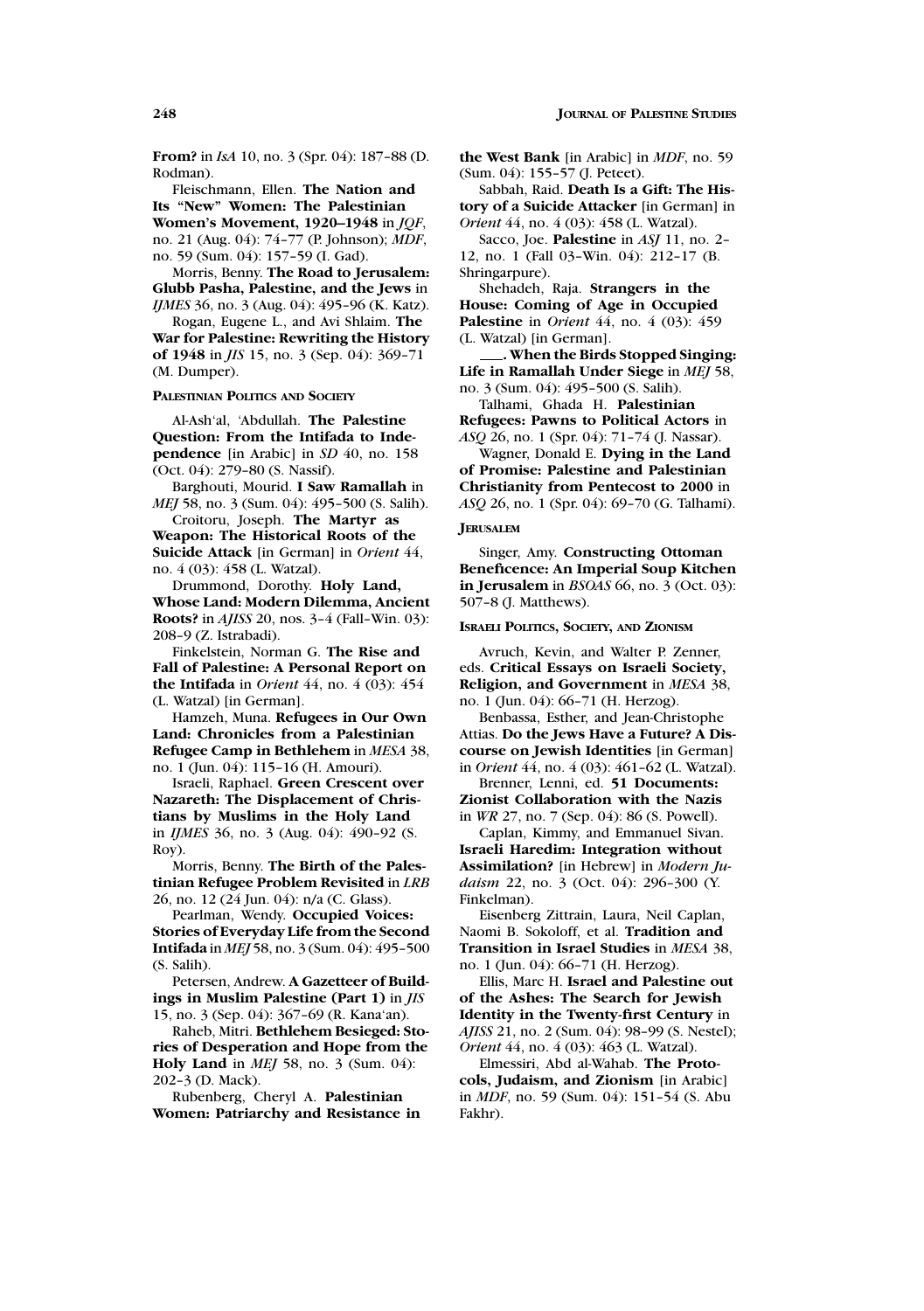Hacohen, Dvora. **Immigrants in Turmoil: Mass Immigration to Israel and its Repercussions in the 1950s and After** in *IsA* 10, no. 3 (Spr. 04): 190–92 (D. Rodman).

Jäger, Siegfried, and Margarete Jäger. **Israel in the Media: Between Solidarity and Anti-Semitism** [in German] in *Orient* 44, no. 4 (03): 461 (L. Watzal).

Kimmerling, Baruch. **The Invention and Decline of Israeliness: State, Society, and the Military** in *Orient* 44, no. 4 (03): 467–70 (D. Jung).

Klein, Uta. **The Others Inside: The Arab-Palestinian Population in Israel** [in German] in *Orient* 44, no. 4 (03): 460 (L. Watzal).

Leon, Dan, ed. **Who's Left in Israel: Radical Political Alternatives for the Future of Israel** in *JP* (13 Aug. 04): 22 (A. Lord).

Mendilow, Jonathan. **Ideology, Party Change, and Electoral Campaigns in Israel, 1965–2001** in *PSQ* 118, no. 4 (Dec. 04): 718–19 (D. Diskin).

Philo, Greg, and Mike Berry. **Bad News from Israel** in *WR* 23, no. 9 (Nov. 04): 78 (P. Rooij).

Sabato, Haim. **Adjusting Sights** in *IsA* 10, no. 3 (Spr. 04): 195 (D. Rodman).

Shapira, Anita, and Derek J. Penslar, eds. **Israeli Historical Revisionism: From Left to Right** in *IsA* 10, no. 3 (Spr. 04):

195–97 (D. Rodman).

Sharan, Shlomo, ed. **Israel and the Post-Zionists: A Nation at Risk** in *IsA* 10, no. 3 (Spr. 04): 197–98 (D. Rodman).

Shatz, Adam, ed. **Prophets Outcast: A Century of Dissident Jewish Writing about Zionism and Israel** in *MEJ* 28, no. 3 (Sum. 04): 533–34 (R. Weiner).

Stone, Russell A., and Walter P. Zenner, eds. **Critical Essays on Israeli Social Issues and Scholarship** in *MESA* 38, no. 1 (Jun. 04): 66–71 (H. Herzog).

Troen, S. Ilan. **Imaging Zion: Dreams, Designs, and Realities in a Century of Jewish Settlement** in *IsA* 10, no. 3 (Spr. 04): 200–202 (D. Rodman).

Von Creveld, Martin. **Defending Israel** in *Atlantic Monthly* 294, no. 3 (Oct. 04): 162–63 (B. Schwarz); *JP* (17 Sep. 04): 25 (J. Schanzer).

Zuckermann, Moshe. **Israel—Where To?** [in German] in *Orient* 44, no. 4 (03): 451 (L. Watzal).

#### **ARAB AND MIDDLE EASTERN POLITICS**

Abu-Rabi', Ibrahim M. **Contemporary Arab Thought: Studies in Post-1967 Arab** **Intellectual History** in *MEJ* 58, no. 3 (Sum. 04): 527–29 (M. Browers).

Agha, Hussain, et al. **Track-II Diplomacy: Lessons from the Middle East** in *MEJ* 58, no. 3 (Sum. 04): 506–7 (P. Wilcox).

Amin, Jalal. **Egypt, the Arabs, and the World in Mid-Twenty-First Century** [in Arabic] in *SD* 40, no. 158 (Oct. 04): 256–58 (M. Ghazi).

Avnery, Uri. **A Life for Peace: The Truth about Israel and Palestine** [in German] in *Orient* 44, no. 4 (03): 455 (L. Watzal); *Orient* 45, no. 1 (04): 152 (M. Beck).

Barut, Muhammad J., ed. **The Reform of the Arab League** [in Arabic] in *MA* 27, no. 308 (Oct. 04): 154–58 (A. Bey); *SD* 40, no. 158 (Oct. 04): 258–60 (M. Ismail).

Ben-Ami, Shlomo. **A Front without a Rearguard: A Voyage to the Boundaries of the Peace Process** [in Hebrew] in *JP*, no. 2292 (8 Oct. 04): 24–25 (A. Asa-El).

Gopin, Marc. **Holy War, Holy Peace: How Religion Can Bring Peace to the Middle East** in *IJMES* 36, no. 3 (Aug. 04): 510–12 (S. Hashmi).

Grossmann, David. **No-one can Win this War: Chronicle of an Announced Peace** in *Orient* 44, no. 4 (03): 455 (L. Watzal).

Haidar, Mahmoud. **The Violated State: From the End of History to the Beginning of Geography** [in Arabic] in *SA*, no. 115 (Sum. 04): 211–15 (M. Al-Wali).

Hirst, David. **The Gun and the Olive Branch** in *LRB* 26, no. 12 (24 Jun. 04): n/a (C. Glass).

Kepel, Gilles. **Bad Moon Rising: A Chronicle of the Middle East Today** in *ASJ* 11, no. 2–12, no. 1 (Fall 03–Win. 04): 198–201 (M. Landsdorf).

Khalaf, Samir. **Civil and Uncivil Violence in Lebanon: A History of the Internationalization of Communal Conflict** in *IJMES* 36, no. 3 (Aug. 04): 525–27 (A. Khater).

Khashan, Hilal. **Arabs at the Crossroads: Political Identity and Nationalism** in *IJMES* 36, no. 3 (Aug. 04): 527–28 (B. Salloukh).

Krautkr¨amer, Elmar. **War without End? Israel and the Palestinians—History of a Conflict** [in German] in *Orient* 44, no. 4 (03): 456 (L. Watzal).

Larrabee, F. Stephen, and Ian O. Lesser. **Turkish Foreign Policy in an Age of Uncertainty** in *SD* 40, no. 158 (Oct. 04): 249–50 (U. Salaheddin).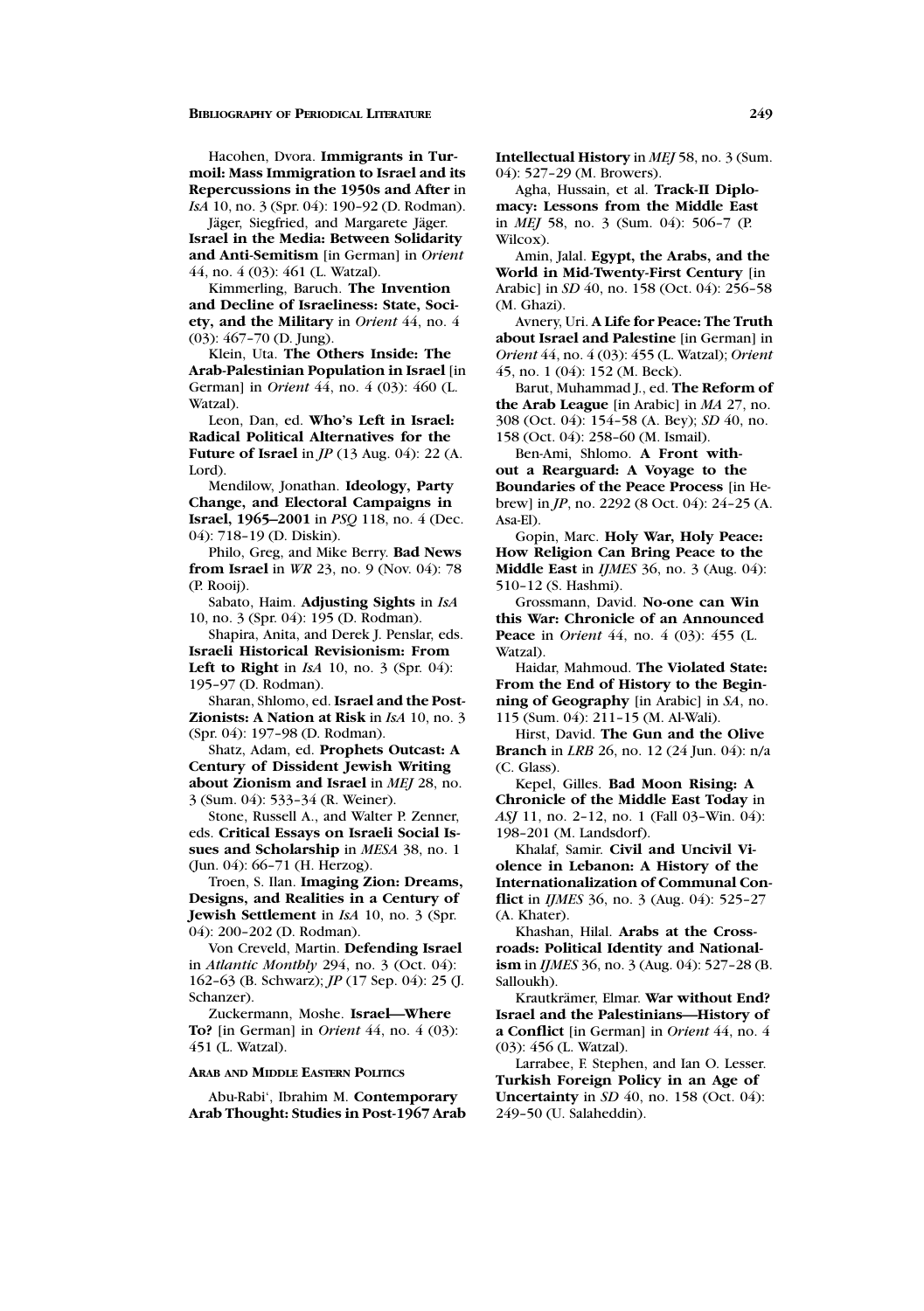Louis, William R., and Roger Owen, eds. **A Revolutionary Year: The Middle East in 1958** in *ASJ* 11, no. 2–12, no. 1 (Fall 03–Win. 04): 202–204 (A. Zalman).

Milton-Edwards, Beverley, and Peter Hinchcliffe. **Conflicts in the Middle East since 1945** in *ASJ* 11, no. 2–12, no. 1 (Fall 03–Win. 04): 185–88 (B. Salmoni).

Pappé, Ilan. A History of Modern Pales**tine: One Land, Two People** in *LRB* 26, no. 12 (24 Jun. 04): n/a (C. Glass); *MEJ* 58, no. 3 (Sum. 04): 520–21 (C. Smith).

Perlmutter, Amos, Michael I. Handel, and Uri Bar-Joseph. **Two Minutes Over Baghdad, 2nd ed.** in *IsA* 10, no. 3 (Spr. 04): 193–95 (D. Rodman).

Rabinovitch, Itamar. **Waging Peace: Israel and the Arabs, 1948–2003** in *MEJ* 28, no. 3 (Sum. 04): 532 (R. Weiner).

Reporters Without Borders, eds. **Israel/Palestine: The Blackbook** in *MEJ*

58, no. 3 (Sum. 04): 531 (R. Weiner). Rubin, Barry, ed. **Crises in the Contem-**

**porary Persian Gulf** in *HLS* 2, no. 2 (Mar. 04): 254–58 (S. Cronin).

Ruether, Rosemary R., and Herman J. Ruether. **The Wrath of Jonah: The Crisis of Religious Nationalism in the Israeli-Palestinian Conflict** in *ASQ* 25, no. 3 (Sum. 03): 104–10 (R. Lutfi).

Said, Edward W. **From Oslo to Iraq and the Road Map** in *Washingtpon Post Book World* (15 Aug. 04): 3 (C. Hitchens).

Schami, Rafik. **Through Other Eyes: Diary of September 11, the Palestine Conflict, and the Arab World** [in German] in *Orient* 44, no. 4 (03): 638–39 (S. Elsasser).

Sharif, Maher, and Salam Kawakbi, eds. **Religious Reform and Its Fate in Arab Societies** [in Arabic] in *MDF*, no. 59 (Sum. 04): 146–51 (Z. Majed).

Steininger, Rolf. **The Middle East Conflict** [in German] in *Orient* 44, no. 4 (03): 456 (L. Watzal).

Suleiman, Mahmud. **Ten Years that Changed the World** [in Arabic] in *SD* 40, no. 158 (Oct. 04): 265 (S. al-Daidamuni).

Telhami, Shibley, and Michael Barnett, eds. **Identity and Foreign Policy in the Middle East** in *ASJ* 11, no. 2–12, no. 1 (Fall 03–Win. 04): 161–64 (S. Rothstein); *JIS* 15, no. 3 (Sep. 04): 379–83 (A. Moussalli).

Waldman, Adir. **Arbitrating Armed Conflict: Decisions of the Israel-Lebanon Monitoring Group** in *IsA* 10, no. 3 (Spr. 04): 202–3 (D. Rodman).

Wasserstein, Bernard. **Israel and Palestinians: Why Do They Fight? Can They** **Stop?** in *Orient* 44, no. 4 (03): 456–57 (L. Watzal) [in German].

#### **INTERNATIONAL RELATIONS**

Almog, Orna. **Britain, Israel, and the United States, 1955–1958** in *IsA* 10, no. 3 (Spr. 04): 182–86 (D. Rodman).

Amin, Samir. **The Liberal Virus: Permanent War and the Americanization of the World** in *SD* 40, no. 158 (Oct. 04): 263–64 (A. Taj al-Din) [in Arabic].

Anonymous. **Imperial Hubris** in *Atlantic Monthly* 294, no. 2 (Sep. 04): 123–25 (B. Schwarz).

Audeh, Jihad. **The Globalization of the Radical Islamic Movement** [in Arabic] in *SD* 40, no. 158 (Oct. 04): 266 ('A. Jumaa).

Bass, Warren. **Support Any Friend: Kennedy's Middle East and the Making of the U.S.-Israel Alliance** in *IsA* 10, no. 3

(Spr. 04): 182–86 (D. Rodman).

Ben-Zvi, Abraham. **John F. Kennedy and the Politics of Arms Sales to Israel** in *IsA* 10, no. 3 (Spr. 04): 182–86 (D. Rodman).

Berman, Paul. **Terror and Liberalism** in *ASJ* 11, no. 2–12, no. 1 (Fall 03–Win. 04): 168–74 (R. Creswell).

Chomsky, Noam. **Middle East Illusions** in *MEJ* 28, no. 3 (Sum. 04): 531 (R. Weiner). Fawaz, Leila T., and C.A. Bayly, eds.

**Modernity and Culture: From the Mediterranean to the Indian Ocean** in *ASJ* 11, no. 2–12, no. 1 (Fall 03–Win. 04): 142–49 (J. Derr).

Feldman, Noah. **After Jihad** in *ASJ* 11, no. 2–12, no. 1 (Fall 03–Win. 04): 168–74 (R. Creswell).

Goren, Haim. **Germany and the Middle East: Past, Present, and Future** in *Orient* 44, no. 4 (03): 464 (A. Jacobs).

Hansen, Birthe. **Unipolarity and the Middle East** in *ASJ* 11, no. 2–12, no. 1 (Fall 03–Win. 04): 122–25 (M. Valbjørn).

Hansen, Niels. **Out of the Shadow of the Catastrophe: German-Israeli Relations in the Era of Konrad Adenauer and David Ben-Gurion** [in German] in *Orient* 44, no. 4 (03): 625–30 (W. Schwanitz).

Henry, Clement M., and Robert Springborg. **Globalization and the Politics of Development in the Middle East** in *ASJ* 11, no. 2–12, no. 1 (Fall 03–Win. 04): 130–36 (Y. Kim).

Kaye, Dalia D. **Beyond the Handshake: Multilateral Cooperation in the Arab-Israeli Peace Process, 1991–1996** in *ASJ* 11, no. 2–12, no. 1 (Fall 03–Win. 04):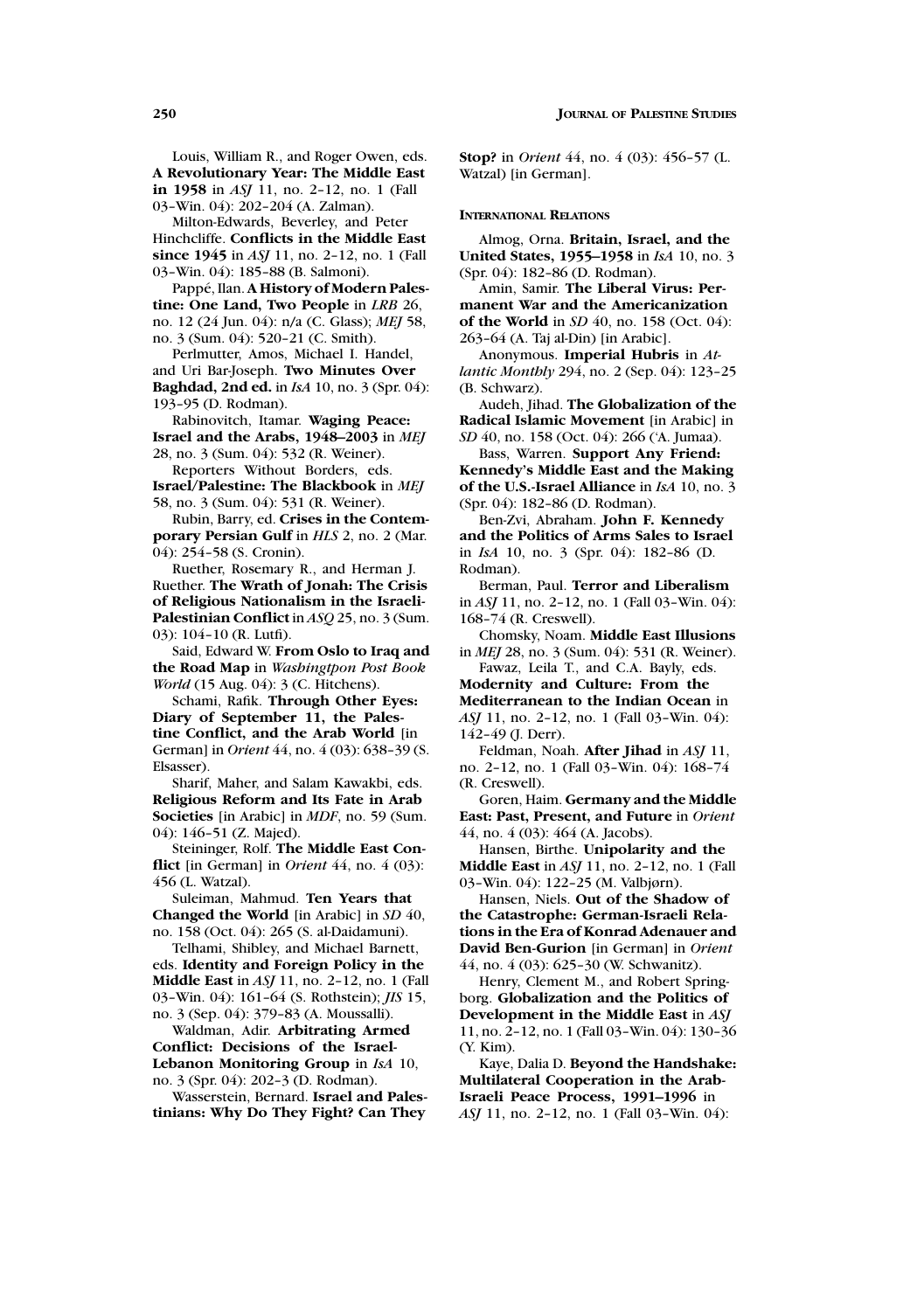Khalidi, Rashid. **Resurrecting Empire: Western Footprints and America's Perilous Path in the Middle East** in *JP* (30 Jul. 04): 22 (M. Rubin).

McAlister, Melani. **Epic Encounters: Culture, Media, and U.S. Interests in the Middle East, 1945–2000** in *ASJ* 11, no. 2–12, no. 1 (Fall 03–Win. 04): 107–10 (D. Widener).

Prior, Michael, ed. **They Came and They Saw: Western Christian Experiences of the Holy Land** in *HLS* 2, no. 2 (Mar. 04): 259–61 (T. Phillips).

Ross, Dennis. **The Missing Peace: The Inside Story of the Fight for Middle East Peace** in *JP*, no. 2292 (8 Oct. 04): 25 (E. Schechter); *MEJ* 58, no. 3 (Sum. 04): 503– 506 (W. Quandt).

#### **LAW**

Boyle, Francis A. **Palestine, Palestinians, and International Law** in *ASQ* 25, no. 3 (Sum. 03): 100–103 (G. Talhami).

Welchman, Lynn. **Beyond the Code: Muslim Family Law and the Shar'i Judiciary in the Palestinian West Bank** in *IJMES* 36, no. 3 (Aug. 04): 506–507 (L. Abu-Odeh).

#### **MILITARY**

Abu Nowar, Maan. **The Jordanian-Israeli War, 1948–1951** in *IJMES* 36, no. 3 (Aug. 04): 481–83 (J. Nevo).

Bensahel, Nora, and Daniel L. Byman, eds. **The Future Security Environment in the Middle East: Conflict, Stability, and Political Change** in *MA* 27, no. 306 (Aug. 04): 179–93 (S. Karam).

Chacham, Ronit. **Breaking Ranks: Refusing to Serve in the West Bank and Gaza Strip** in *MEJ* 58, no. 3 (Sum. 04): 495–500 (S. Salih).

Dunstan, Simon. **The Yom Kippur War 1973 (1): The Golan Heights** in *IsA* 10, no. 3 (Spr. 04): 188–89 (D. Rodman).

**. The Yom Kippur War 1973 (2): The Sinai** in *IsA* 10, no. 3 (Spr. 04): 188–89 (D. Rodman).

Gordon, Shmuel L. **Dimensions of Quality: A New Approach to New Assessment of Airpower** in *IsA* 10, no. 3 (Spr. 04): 189–90 (D. Rodman).

Kidron, Peretz, ed. **Refusenik! Israel's Soldiers of Conscience** in *MEJ* 28, no. 3 (Sum. 04): 531 (R. Weiner).

Rabinovich, Abraham. **The Yom Kippur War: The Epic Encounter that Trans-** **formed the Middle East** in *SD* 40, no. 158 (Oct. 04): 248–49 (R. Ahmed).

Steinberg, Gerald M. **Arms Control and Non-Proliferation Developments in the Middle East: 2000–1** in *IsA* 10, no. 3 (Spr. 04): 198–99 (D. Rodman).

#### **ECONOMY, SOCIETY, AND EDUCATION**

Boosahda, Elizabeth. **Arab-American Faces and Voices: The Origins of an Immigrant Community** in *IJMES* 36, no. 3 (Aug. 04): 496–98 (S. Dahlgren).

Davis, Joyce M. **Martyrs: Innocence, Vengeance, and Despair in the Middle East** in *AJISS* 21, no. 1 (Spr. 04): 133–35 (J. Willoughby).

Semmerling, Tim J. **Israeli and Palestinian Postcards: Presentations of National Self** in *MEJ* 58, no. 3 (Sum. 04): 495–500 (S. Salih).

#### **LITERATURE AND ARTS**

Barrada, Muhammad, ed. **The Changing Concept of Commitment in Modern Arab Literature** [in Arabic] in *al-Karmil*, no. 80 (Sum. 04): 233–35 (O. Kouch).

El-Youssef, Samir, and Etgar Keret. **Gaza Blues** in *TLS*, no. 5285 (16 Jul. 04): 22 (E. Birne).

Ghazy, Randa. **Dreaming of Palestine: A Novel of Friendship, Love, and War** in *MEJ* 58, no. 3 (Sum. 04): 495–500 (S. Salih); *MESA* 38, no. 1 (Jun. 04): 126–27 (E. Brownson).

Hurley, Andrea, director. **Driving an Arab Street (film review)** in *MESA* 38, no. 1 (Jun. 04): 136–37 (E. Fernea).

Zuhur, Sherifa, ed. **Colors of Enchantment: Theater, Dance, Music, and the Visual Arts of the Middle East** in *ASJ* 11, no. 2–12, no. 1 (Fall 03–Win. 04): 126–29 (E. Thomas).

# **REPORTS RECEIVED**

Adalah. **State of Emergency: Information Sheet No. 1—Submitted by Adalah to the United Nations Human Rights Committee.** *Adalah's Review* 4 (Spr. 04): 112–27.

Amnesty International. **Israel and the Occupied Territories. Torn Apart: Families Split by Discriminatory Policies.** London: Amnesty International, International Secretariat (AI Index: MDE 15/063/2004), Jul. 04.

International Crisis Group. **Who Governs the West Bank? Palestinian Administration Under Israeli Occupation.**